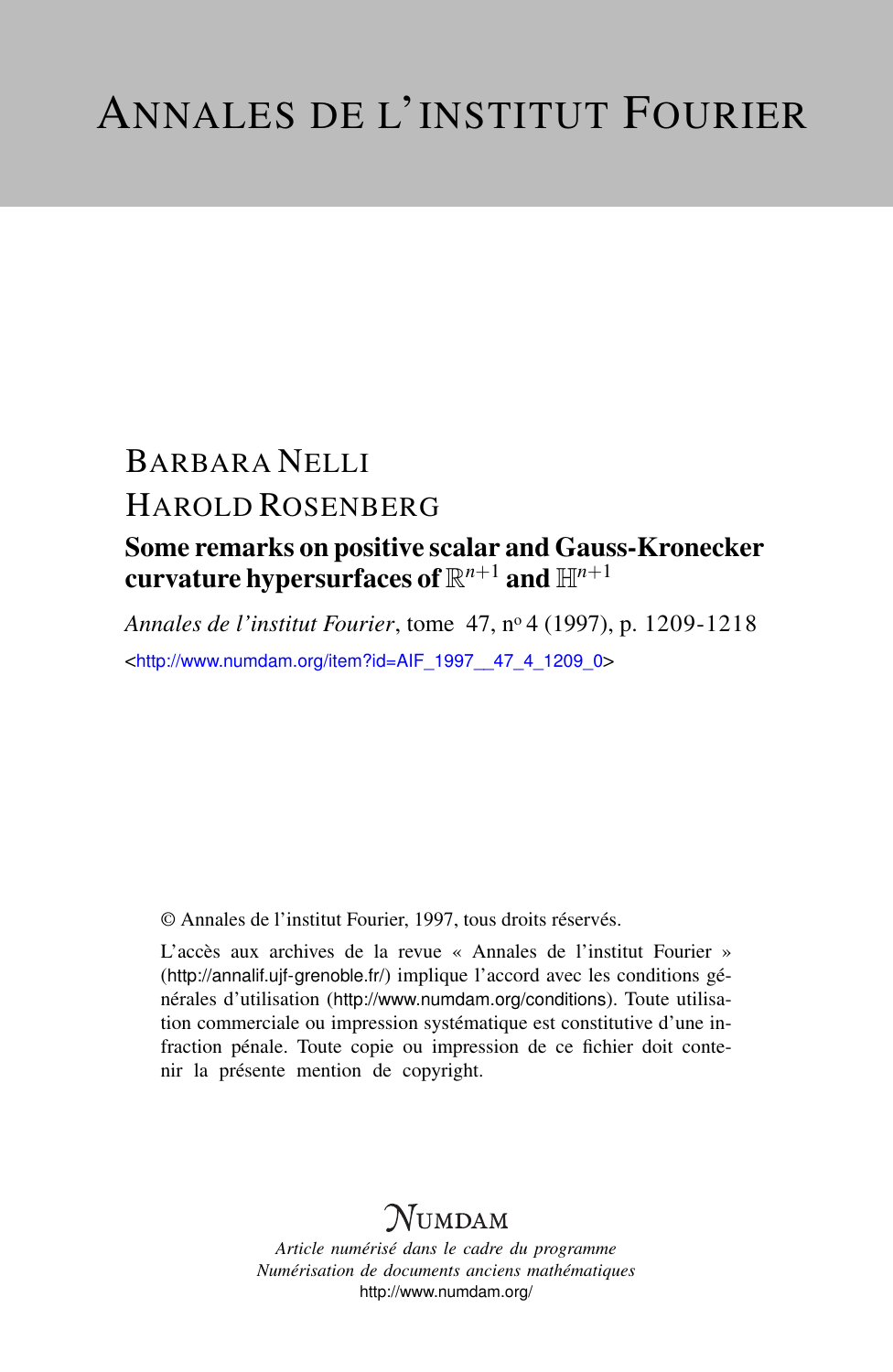Ann. Inst. Fourier, Grenoble 47, 4 (1997), 1209-1218

### **SOME REMARKS ON POSITIVE SCALAR AND GAUSS-KRONECKER CURVATURE**  ${\bf HYPERSURFACES}$  of  $\mathbb{R}^{n+1}$  and  $\mathbb{H}^{n+1}$

**by B. NELLI and H. ROSENBERG**

#### **1. Introduction.**

We shall discuss isolated singularities of hypersurfaces of  $\mathbb{R}^{n+1}$ and  $\mathbb{H}^{n+1}$  with constant positive scalar curvature and hypersurfaces of  $\mathbb{R}^{n+1}$  with bounded positive Gauss-Kronecker curvature.

In  $\mathbb{R}^3$  the scalar curvature is the Gauss curvature and in this case we are able to prove that a graph of positive Gauss curvature over a punctured disk extends continuously to the puncture. The same holds when the ambient space is  $\mathbb{R}^{n+1}$  and the graph has positive Gauss-Kronecker curvature and a strictly convex point.

We will prove that a graph over a punctured disk, with constant positive scalar curvature in  $\mathbb{R}^{n+1}$  or  $\mathbb{H}^{n+1}$  (in hyperbolic space for  $n \geq 3$ ) is bounded.

There are examples of rotational surfaces in  $\mathbb{R}^3$  with positive constant Gauss curvature that are not  $C^1$  (*cf.* [Sp]), so the regularity of our extension result is optimal.

An interesting problem is to decide if a graph over the punctured disk in  $\mathbb{R}^{n+1}$ ,  $n \geq 3$ , of constant positive scalar curvature extends to the puncture.

*Math. classification:* 53A10 - 35J99.

*Key words:* Scalar and Gauss-Kronecker curvature — Isolated singularity — Maximum principle.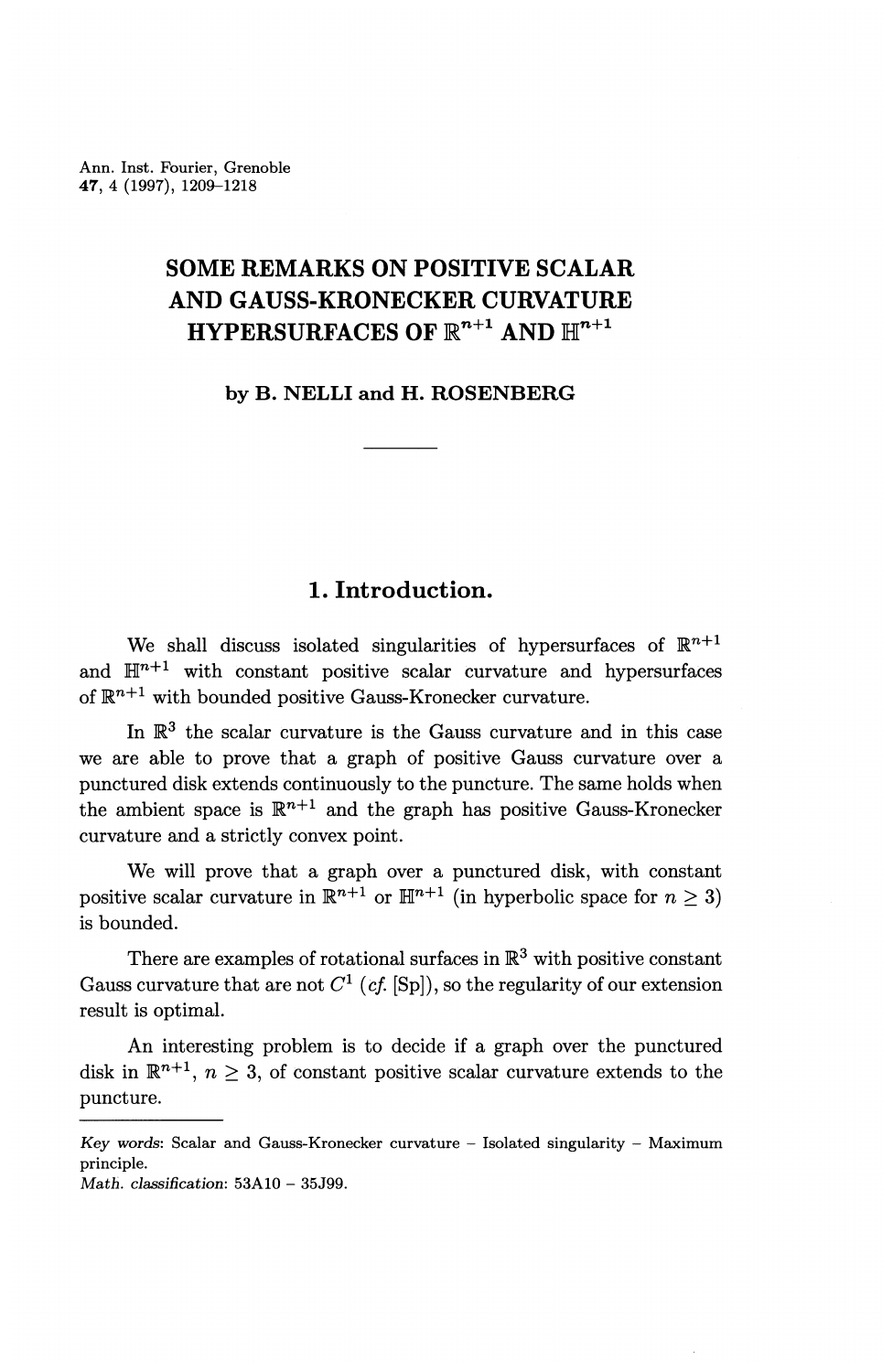#### **2. Statement of the theorems.**

THEOREM 2.1. — Let  $\Omega$  be a domain in  $\mathbb{R}^n$ ,  $p \in \Omega$ . Let  $f : \Omega \setminus \{p\} \to \mathbb{R}$ THEOREM 2.1. — Let  $\Omega$  be a domain in  $\mathbb{R}^n$ ,  $p \in \Omega$ <br>be a  $C^2$  function such that the graph of f in  $\mathbb{R}^{n+1}$ be a  $C^2$  function such that the graph of  $f$  in  $\mathbb{R}^{n+1}$  has positive Gauss-<br>*Kronecker curvature and has a strictly convex point. Then*  $f$  *extends to a continuous function on*  $\Omega$ *. When n* = 2, *Gauss-Kronecker curvature bigger than 0 means every point of the graph is strictly convex.*

THEOREM 2.2. — Let  $\Omega$  be a domain in  $\mathbb{R}^n$  ( $\mathbb{H}^n$ ,  $n \geq 3$ ),  $p \in \Omega$ , S a *PHEOREM 2.2.* — Let  $\Omega$  be a domain in  $\mathbb{R}^n$  ( $\mathbb{H}^n$ ,  $n \geq 3$ ),  $p \in \Omega$ , *S* a positive constant. Let  $f : \Omega \setminus \{p\} \to \mathbb{R}$  be a  $C^2$  function such that the graph positive constant. Let  $f : \Omega \setminus \{p\} \to \mathbb{R}$  be a  $C^2$  function such that the graph of f has scalar curvature equal to S in  $\mathbb{R}^{n+1}$  (respectively in  $\mathbb{H}^{n+1}$ ), then f *is bounded.*

This is a first step in order to prove that f extends to p (see the case of constant mean curvature in [RSa] and [NSa]).

We must precise what we mean by a graph in hyperbolic space. In fact there are several notions of graph *(cf.* [NSa], [NSe], [NSp]) and here, the opportune one is the following.

*Killing Graph with respect to a geodesic*  $\gamma_p$ . — Let  $\Omega$  be a domain in a geodesic hyperplane *P* and let  $p \in \Omega$ ; let *q* be any point of  $\Omega$  and  $\eta_p(q)$ the orbit through q of the hyperbolic translation along  $\gamma_p$  *(i.e.* the integral curve of the Killing vector field associated to the hyperbolic translation). Let *u* be a real function that at each point  $q \in \Omega$  associates the point on  $\eta_p(q)$  at hyperbolic distance  $u(q)$  from P.

We call *Killing cylinder over*  $\Omega$  *with respect to*  $\gamma_p$  the set

$$
K(\Omega,\gamma_p)=\bigcup_{q\in\Omega}\eta_p(q).
$$

### ${\bf 3.}$  Isolated singularities of hypersurfaces of  $\mathbb{R}^{n+1}$ with  $S_n > 0$ .

*Proof of Theorem 2.1.*

We use an elementary geometric method. We can assume that  $\Omega \setminus \{p\}$ is the disk of radius one, punctured at the origin,  $D^* \subset \{x_{n+1} = 0\}.$ 

Denote by  $x_i(P), i = 1, \ldots, n+1$ , the coordinates of a point  $P \in \mathbb{R}^{n+1}$ and set  $p = (x_1(P), \ldots, x_n(P))$ ; denote by  $S^*$  the graph of f and set  $F(p) = (p, f(p)).$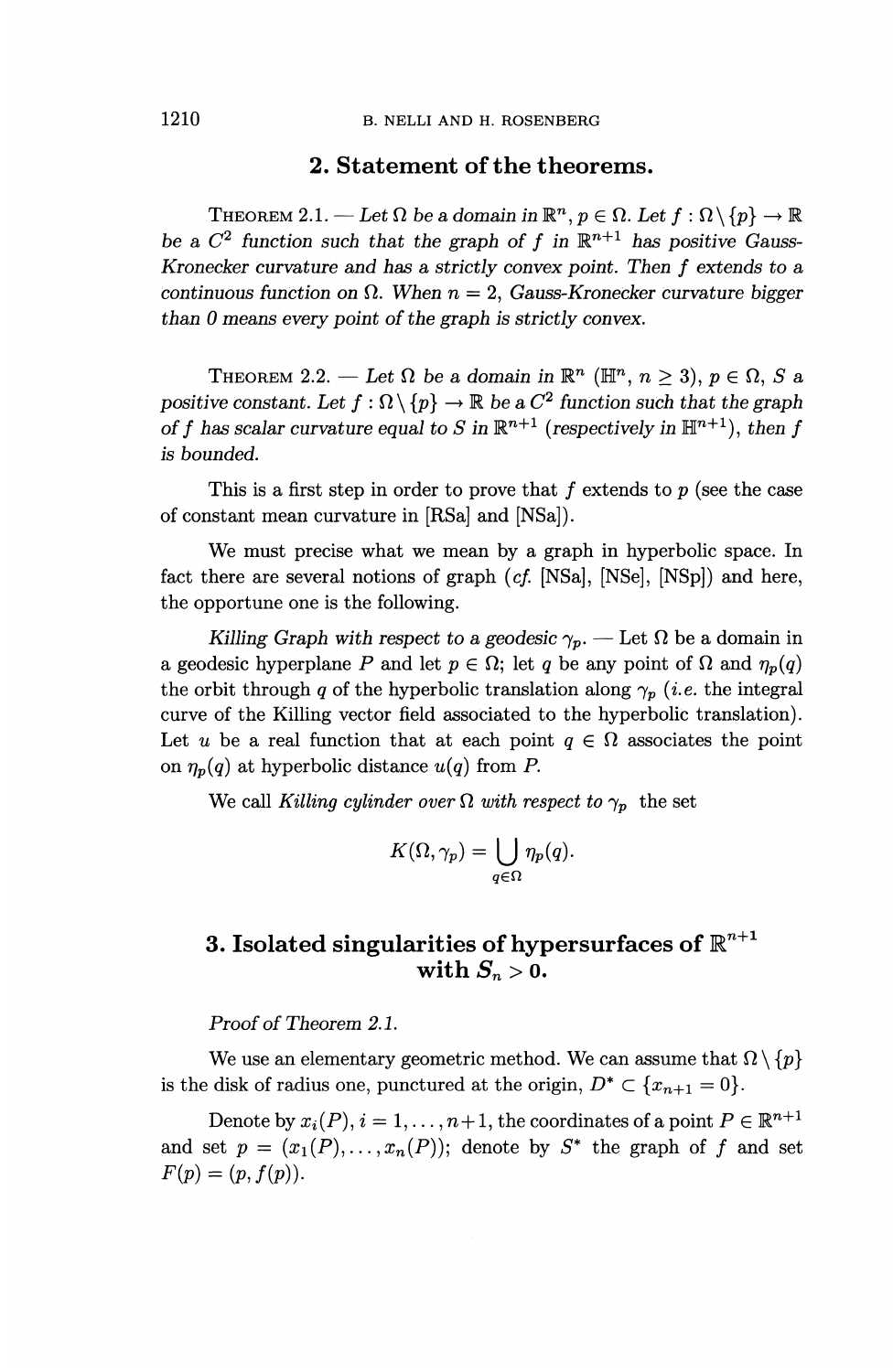

*Figure 1*

We achieve the proof in four steps.

1. Let  $p_0 \in D^*$ ,  $P_0 = (p_0, f(p_0))$  and  $T_{P_0}S^*$  be the tangent space to  $S^*$ at  $P_0$ ; then  $S^*$  lies in one of the two halfspaces determined by  $T_{P_0}S^*$ .

2.  $|\nabla f|^2$  is bounded in a neighbourhood of 0.

3. The function  $f$  is bounded on  $D^*$ .

4. There exists  $L \in \mathbb{R}$  such that, for each path  $\gamma : [0,1] \to D$ ,  $\gamma(1) = 0$ , the limit  $\lim_{t\to 1} f(\gamma(t))$  exists and it is equal to L.

This means that the function  $\tilde{f}: D \to \mathbb{R}$  defined by  $\tilde{f}(p) = f(p)$  for each  $p \in D^*$  and  $\widetilde{f}(0) = L$  is a continuous extension of f.

First step. — The Gauss-Kronecker curvature  $S_n$  of a hypersurface of  $\mathbb{R}^{n+1}$ , is the product of the principal curvatures of the hypersurface. Since we are assuming there is at least one strictly convex point, the hypersurface can be oriented so that all the principal curvatures are positive at this point. Since  $S_n > 0$ , they are positive at every point.

The signed distance d from a point  $Q = F(p)$  to the tangent space  $T_{P_0}S^*$  is given by  $d = \langle F(p) - F(p_0), n(P_0) \rangle$  where

$$
\boldsymbol{n}(P_0)=\Big(\frac{-f_1(p_0)}{\sqrt{1+|\nabla f(p_0)|^2}},\ldots,\frac{-f_n(p_0)}{\sqrt{1+|\nabla f(p_0)|^2}},\frac{1}{\sqrt{1+|\nabla f(p_0)|^2}}\Big)
$$

is the unit normal vector to the surface at  $P_0$  (see Figure 1).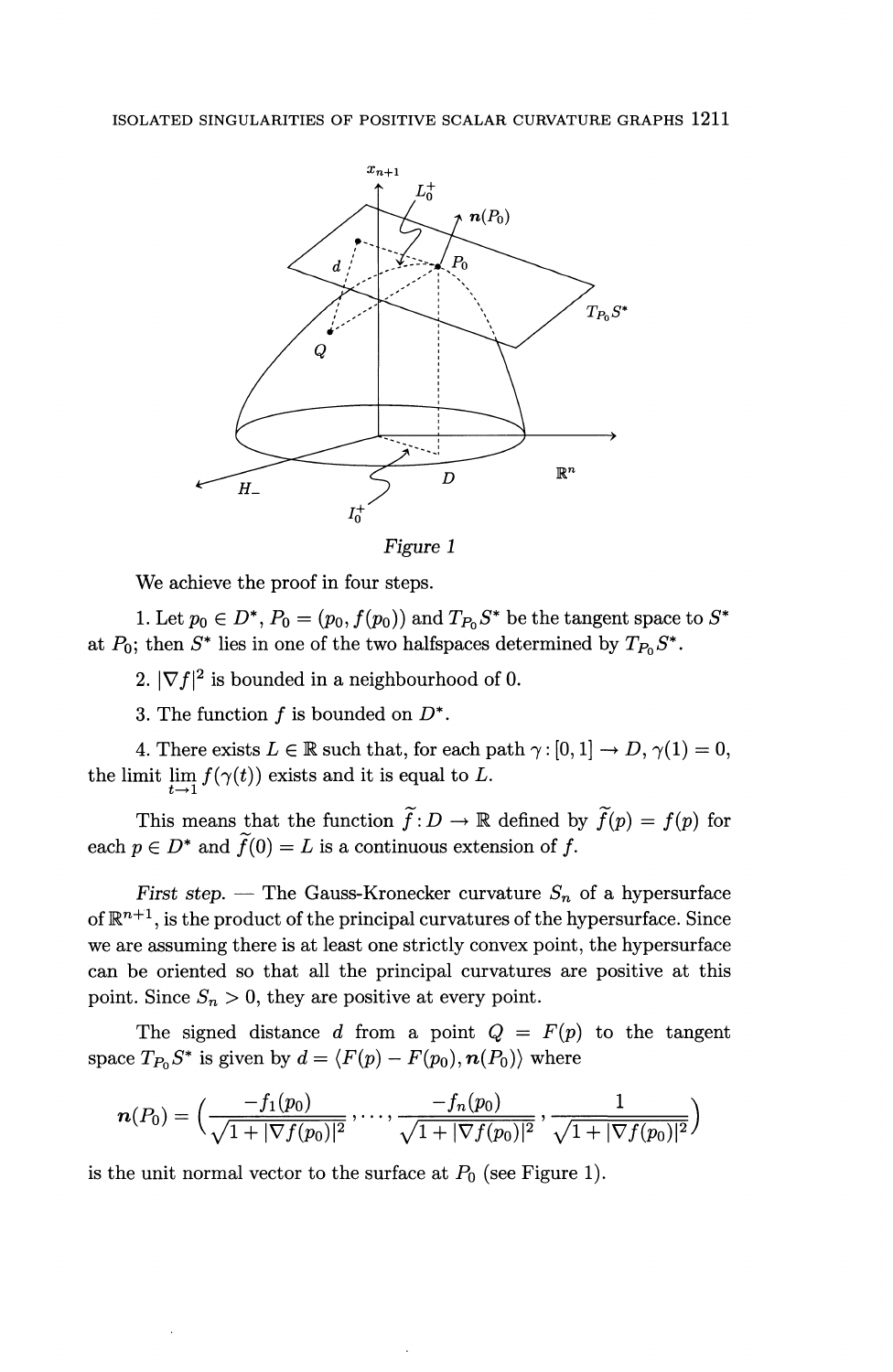Let  $\ell_0^+$  be the half  $(n - 1)$ -plane passing through the origin and  $p_0$ and let

$$
L_0^+ = \{ Q \in S^* \mid Q = F(p), \ p \in \ell_0^+ \cap D^* \}.
$$

We prove that *d* has constant sign on  $S^* \setminus L^+_0$ .

By Taylor's formula, for points  $p = (x_1, \ldots, x_n) \notin \ell_0$ ,  $(\ell_0$  is the  $(n-1)$ -plane that contains  $\ell_0^+$ ) we have

$$
F(p) = F(p_0) + \sum_{i=1}^{n} F_i(p_0) (x_i - x_i(P_0)) + \frac{1}{2} \sum_{i,j=1}^{n} F_{ij}(\zeta) (x_i - x_i(P_0)) (x_j - x_j(P_0))
$$

where  $\zeta = (\zeta_1, \ldots, \zeta_n)$  is a point of the segment from  $p_0$  to p. We remark that if  $p \in \ell_0$ , then  $\zeta$  may be the origin and *F* is not defined there. It follows that:

$$
d = \sum_{i=1}^{n} \langle F_i(p_0), n(P_0) \rangle (x_i - x_i(P_0)) + \frac{1}{2} \sum_{i,j=1}^{n} \langle F_{ij}(\zeta), n(P_0) \rangle (x_i - x_i(P_0)) (x_j - x_j(P_0)).
$$

As  $\mathbf{n}(P_0) \perp F_i$  for  $i = 1, \ldots, n$ , we have

$$
d = \frac{1}{2} n_{n+1} \sum_{i,j=1}^{n} f_{ij}(\zeta) (x_i - x_i(P_0)) (x_j - x_j(P_0))
$$
  
= 
$$
\frac{1}{2} n_{n+1} \Big[ (x_1 - x_1(P_0), \dots, x_n - x_n(P_0)) [H(f)(\zeta)] \times {}^t (x_1 - x_1(P_0), \dots, x_n - x_n(P_0)) \Big]
$$

where  $n_{n+1}$  is the last coordinate of the unit normal vector to  $S^*$  and  $H(f)$ is the Hessian matrix of the function  $f$ .

Since all the points of  $S^*$  are strictly convex, we can assume that  $H(f)$ is negative definite; so, as  $n_{n+1} > 0$ , *d* is negative.

It follows that all the points  $Q \in S^* \setminus L^+_0$  are contained in one of the two halfspaces determined by  $T_{P_0}S^*$ . By continuity, all the points of  $L_0^+$  are contained in the same halfspace.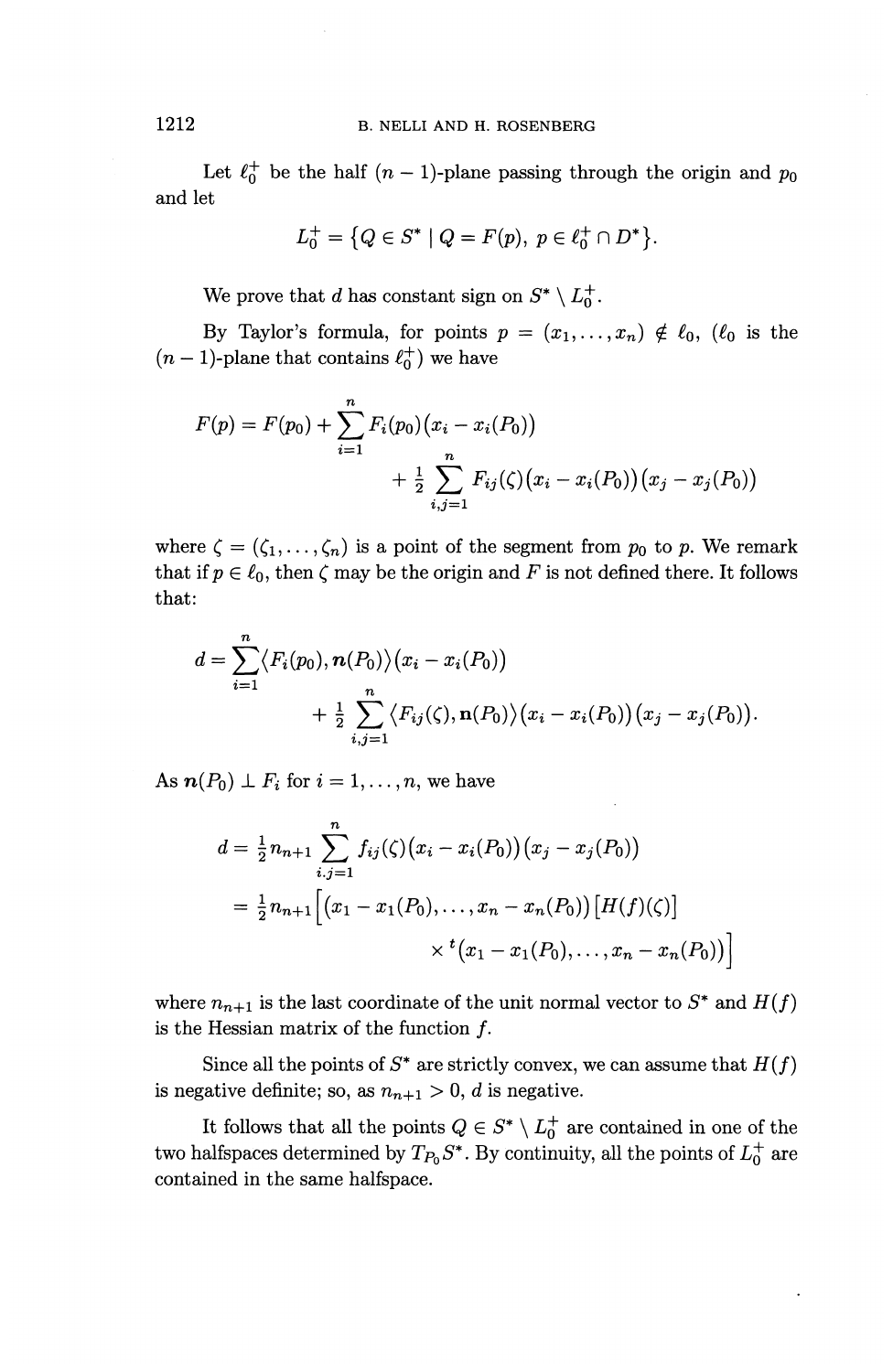Since  $f \in C^2(D^*)$ , no tangent space to  $S^*$  is vertical (except eventually on  $\partial S^*$ ). Thus we can say that  $S^*$  lies under each tangent space, hence f is bounded above.

*Second step.* — By contradiction, there exists a sequence  $\{p_m\} \subset D^*$ such that  $p_m \to 0$  and  $|\nabla f(p_m)| \to \infty$ , as  $m \to \infty$ . Hence  $n_{n+1}(p_m) \to 0$ and  $T_{P_m}S^*$  tends to a vertical plane.

Let

$$
s_m = \min\{x_{n+1}(Q) \mid Q = (q, x_{n+1}(Q)) \in T_{P_m}S^*, \ q \in \partial D\};
$$

then,  $T_{P_m} S^*$  tends to a vertical hyperplane if and only if  $\lim_{m \to \infty} s_m = -\infty$ .

Set  $M = \min_{p \in \partial D} f(p)$ , then there exists  $m(M)$  such that for each  $m > m(M)$ 

$$
s_m < M = \min_{p \in \partial D} f(p) \le f(q)
$$

where  $Q \in T_{P_m}S^*$  and  $q \in \partial D$ ; this last inequality is a contradiction, because the surface  $S^*$  is under each tangent space by the first step.

Third step.  $-$  By the remark at the end of the first step f has an upper bound, so we have only to prove that  $f$  has a lower bound. If not, there exists a sequence  $\{p_m\} \in D^*$  such that  $p_m \to 0$  and  $f(p_m) \to -\infty$ , as  $m \to \infty$ .

Passing to a subsequence, we can assume that:

(i)  $f(p_m) \rightarrow -\infty$  decreasing and  $f(p_{m+1}) < -c + f(p_m)$  where c is a positive constant;

(ii)  $|p_m - p_{m+1}| < 3(2^{-(m+1)})$  (we choose  $p_m$  in the disk of radius  $2^{-m}$ centered at 0);

(iii) the origin does not belong to the segments  $t(p_{m+1} - p_m) + p_m$  $t \in [0,1]$  for each  $m \in \mathbb{N}$ ; it is enough to choose all the  $p_m$  in a set as in Figure 2.



Figure *2*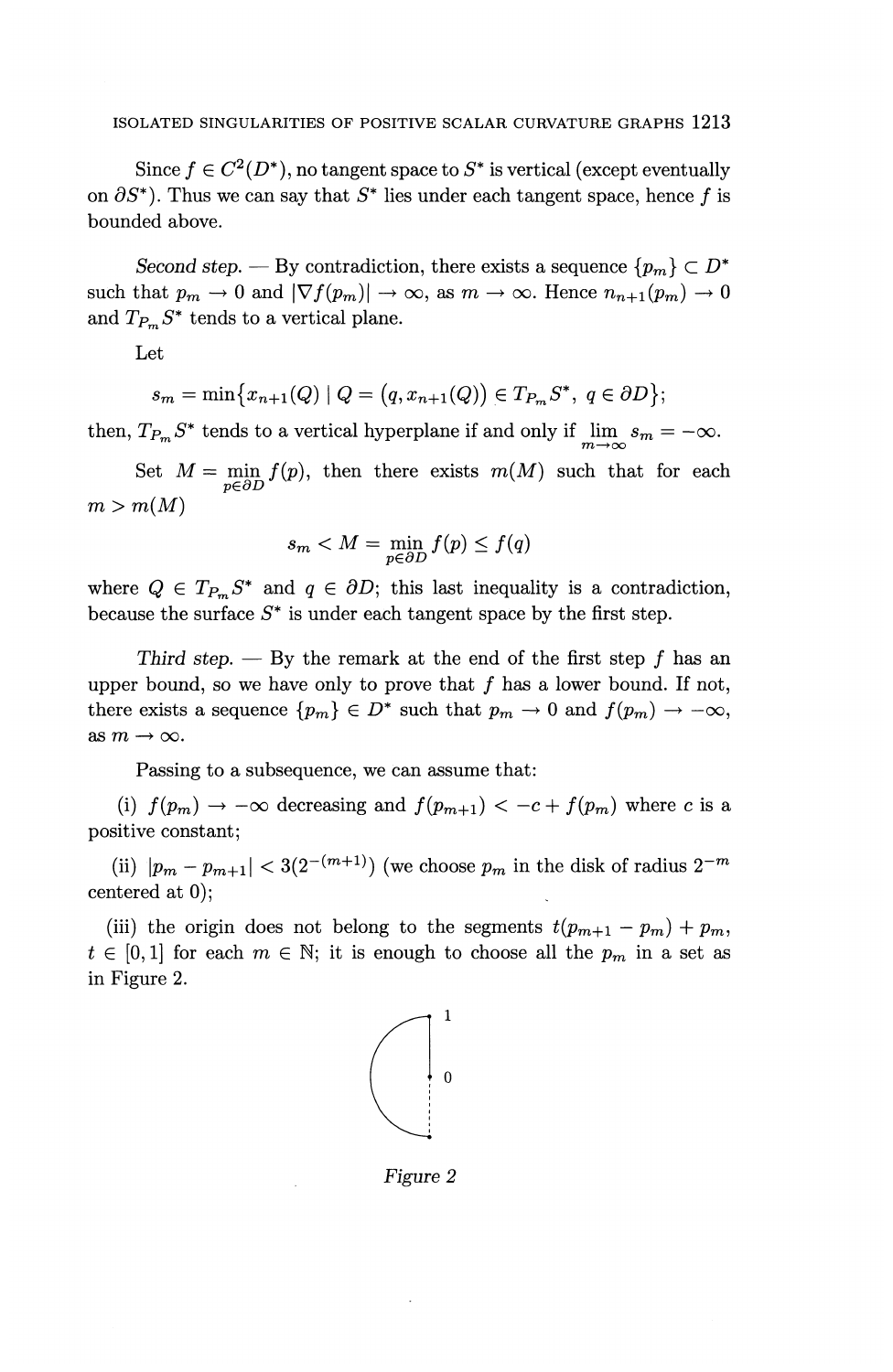Let  $g_m: [0,1] \to \mathbb{R}$  be the  $C^1$  function defined as follows:

$$
g_m(t) = f\big(t(p_{m+1}-p_m)+p_m\big).
$$

This function is well defined because  $t(p_{m+1} - p_m) + p_m \neq 0$  for each  $t\in[0,1].$ 

Then there exists a  $t_0 \in (0,1)$  such that

$$
g'_{m}(t_{0}) = g_{m}(1) - g_{m}(0) = f(p_{m+1}) - f(p_{m}).
$$

Furthermore

$$
|g'_m(t_0)| = |\langle \nabla f(t(p_{m+1} - p_m) + p_m), (p_{m+1} - p_m) \rangle|
$$
  
\n
$$
\leq |\nabla f(t(p_{m+1} - p_m) + p_m)| \cdot |p_{m+1} - p_m|
$$
  
\n
$$
\leq |\nabla f(t(p_{m+1} - p_m) + p_m)| \frac{3}{2^m} \leq \frac{3C}{2^m}
$$

where the last two inequalities depend on (ii) and on step 2, respectively.

Hence, for each  $m \in \mathbb{N}$ 

$$
0 < c < |f(p_{m+1}) - f(p_m)| \le \frac{3C}{2^m}
$$

where the second inequality follows from (i); a contradiction.

*Fourth step.* — By contradiction, there exists a path  $\gamma$  satisfying the hypothesis such that  $\lim_{t\to 1} f(\gamma(t))$  does not exist; then there exist two sequences  $\{s_m\}, \{t_m\}, s_m, t_m \to 1$  as  $m \to \infty$ , such that

$$
\lim_{m \to \infty} f(\gamma(t_m)) = L, \quad \lim_{m \to \infty} f(\gamma(s_m)) = \ell
$$

and  $L = \ell + c$  where *c* is a positive constant.

Let  $p_m = \gamma(t_m)$  and  $q_m = \gamma(s_m)$ .

The equation of the tangent space to  $S^*$  at a point  $Q_m = (q_m, f(q_m))$  is

$$
\langle n(Q_m), (x_1-x_1(Q_m), \ldots, x_n-x_n(Q_m), x_{n+1}-f(q_m)) \rangle = 0
$$

that is

$$
\sum_{i=1}^{n} f_i(q_m)(x_i - x_i(Q_m)) - x_{n+1} + f(q_m) = 0.
$$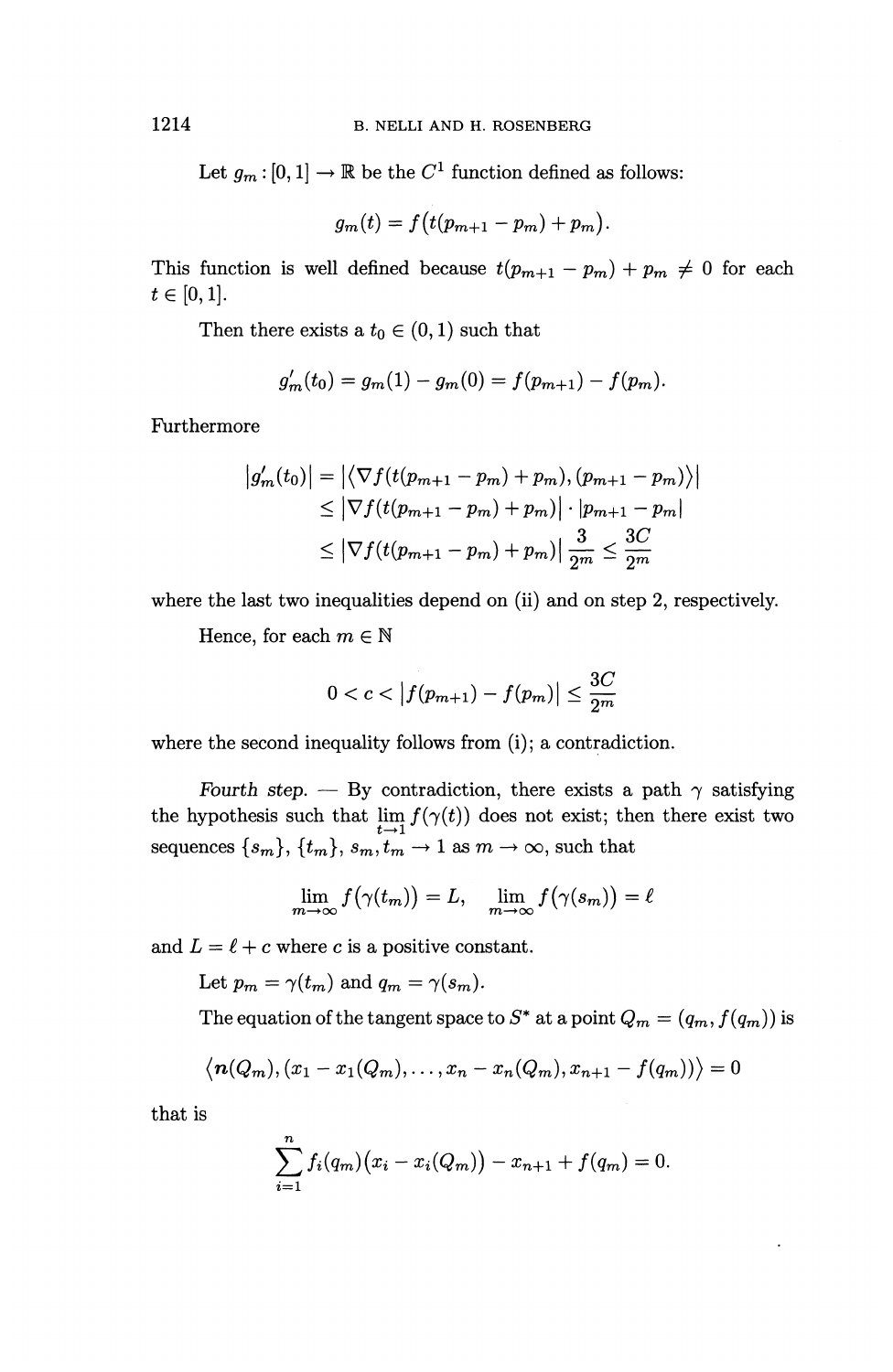The intersection of this hyperplane with the  $x_{n+1}$  axis is the point  $(0, x_{n+1}^m)$ given by

$$
x_{n+1}^m - f(q_m) = -\sum_{i=1}^n f_i(q_m) x_i(Q_m).
$$

that As  $|\nabla f|$  is bounded on  $D^*$ , there exists a positive constant C such

$$
\left|x_{n+1}^m - f(q_m)\right| \leq C \Big|\sum_{i=1}^n x_i(Q_m)\Big|,
$$

hence  $\lim_{m \to \infty} |x^{m}_{n+1} - f(q_m)| = 0.$ 

Let  $\epsilon > 0$ . By the fact that the tangent space to  $S^*$  is not "too vertical" (step 2), there exists a neighbourhood of the origin in D, say  $U_{\epsilon}$ , such that for every  $p \in U_{\epsilon}$ , the point  $P \in T_{Q_m} S^*$  such that  $P = (p, x_{n+1}(P))$  satisfies

(1) 
$$
|x_{n+1}(P) - x_{n+1}^m| < \epsilon.
$$

Now, let  $m(\epsilon)$  such that for each  $m > m(\epsilon)$ , we have  $p_m \in U_{\epsilon}$  and

(2) 
$$
|f(q_m) - x_{n+1}^m| < \epsilon, \quad |f(q_m) - \ell| < \epsilon, \quad |f(p_m) - L| < \epsilon.
$$

For any  $m > m(\epsilon)$ , let  $P \in T_{Q_m} S^*$  such that  $(x_1(P),..., x_n(P)) = p_m =$  $\gamma(t_m)$ . Then

$$
x_{n+1}(P) < x_{n+1}^m + \epsilon < f(q_m) + 2\epsilon < \ell + 3\epsilon = L - c + 3\epsilon < f(p_m) + 4\epsilon - c
$$

where inequalities are given by (1), and (2) respectively.

If  $\epsilon < \frac{1}{4}c$  the point  $(p_m, f(p_m)) \in S^*$  lies above the hyperplane  $T_{Q_m}S^*$ ; a contradiction by step 1.

Analogously one proves that two paths with different limits do not exist.  $\Box$ 

### **4. Isolated singularities of hypersurfaces** with  $S_2 > 0$ .

As remarked in  $[R]$  (see also  $[ACC]$ ),  $S_2 > 0$  yields an elliptic equation on any hypersurface in a space form. We briefly recall the proof of this fact.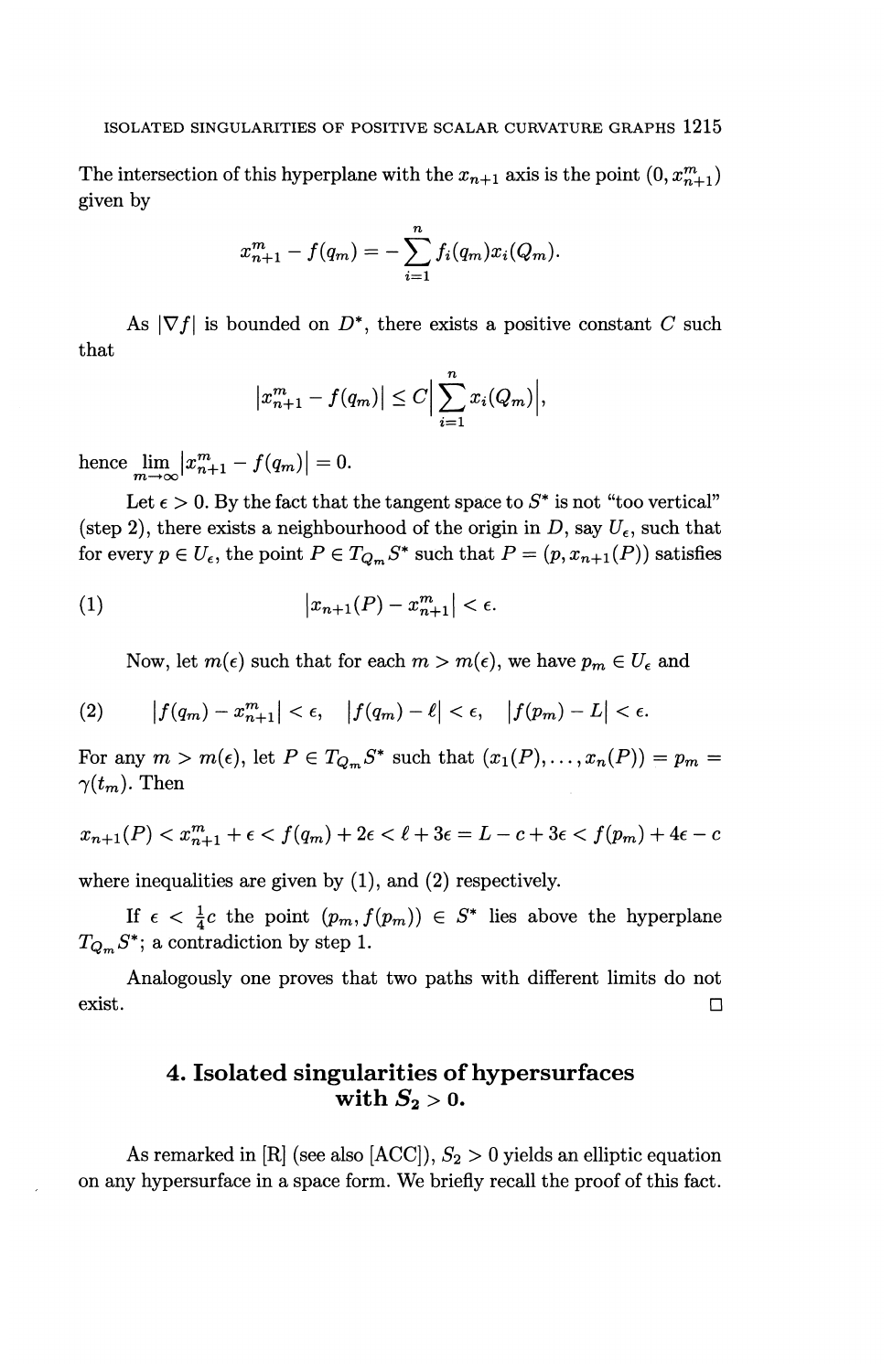Let  $A = \{a_{ij}\}\$ be the second fundamental form of a positive scalar curvature hypersurface M and let  $\Lambda = (\lambda_1, \ldots, \lambda_n) \in \mathbb{R}^n$  be its eigenvalues list. Let  $S_2 = \sum_{i < j=1}^n \lambda_i \lambda_j$  and  $S_1 = \sum_{j=1}^n \lambda_j$ . Then for each  $j = 1, ..., n$ 

$$
S_1^2=\sum_{j=1}^n\lambda_j^2+2S_2>\lambda_j^2.
$$

Hence  $S_1 - \lambda_i = (\partial S_2/\partial \lambda_i) > 0$  and the matrix  $\{\partial S_2/\partial \lambda_i\}$  is positive definite on *M.* So M satisfies the maximum principle *(cf.* Theorem 1.3.4 of  $[N]$ ).

Also the previous equation clearly implies that the sign of the mean curvature function of a positive scalar curvature hypersurface is constant.

An important tool in the proof of Theorem 2.1 is the classification of rotational hypersurfaces with constant scalar curvature. Leite classifies such hypersurfaces in space forms of dimension bigger than three *{cf.* [L]). We recall the part of her result that we need.

THEOREM  $4.1.$  — Let  $n > 3$ . For any constant  $S > 0$ , there exists a one *parameter family of complete embedded rotational hypersurfaces of*  $\mathbb{R}^{n+1}$  $(r \exp. \mathbb{H}^{n+1})$  with constant scalar curvature *S*, (resp. computed in the  $metric$  of  $\mathbb{H}^{n+1}$  all periodic and cylindrically bounded, which converges to *a stack of geodesic spheres i.e. a sequence of spheres, tangent two by two.*

Classically such hypersurfaces are called *Delaunay hypersurfaces.*

In the following, where there is no ambiguity, we will refer to hyperplanes as planes and to hypersurfaces as surfaces *etc.*

*Proof of Theorem 2.2.*

The proof in  $\mathbb{R}^3$  is a particular case of Theorem 2.1. Let us restrict to  $n \geq 3$ .

The technique of the proof in hyperbolic space clearly yields the result in Euclidean space.

Let  $\Omega$  be a domain in the geodesic plane P of  $\mathbb{H}^{n+1}$  and let  $\gamma_p$  be the geodesic through *p* orthogonal to P. Consider the family of rotational surfaces around  $\gamma_p$  with constant scalar curvature *S*.

Each Delaunay surface divides hyperbolic space into two connected components and its mean curvature vector points towards the component  $\mathfrak U$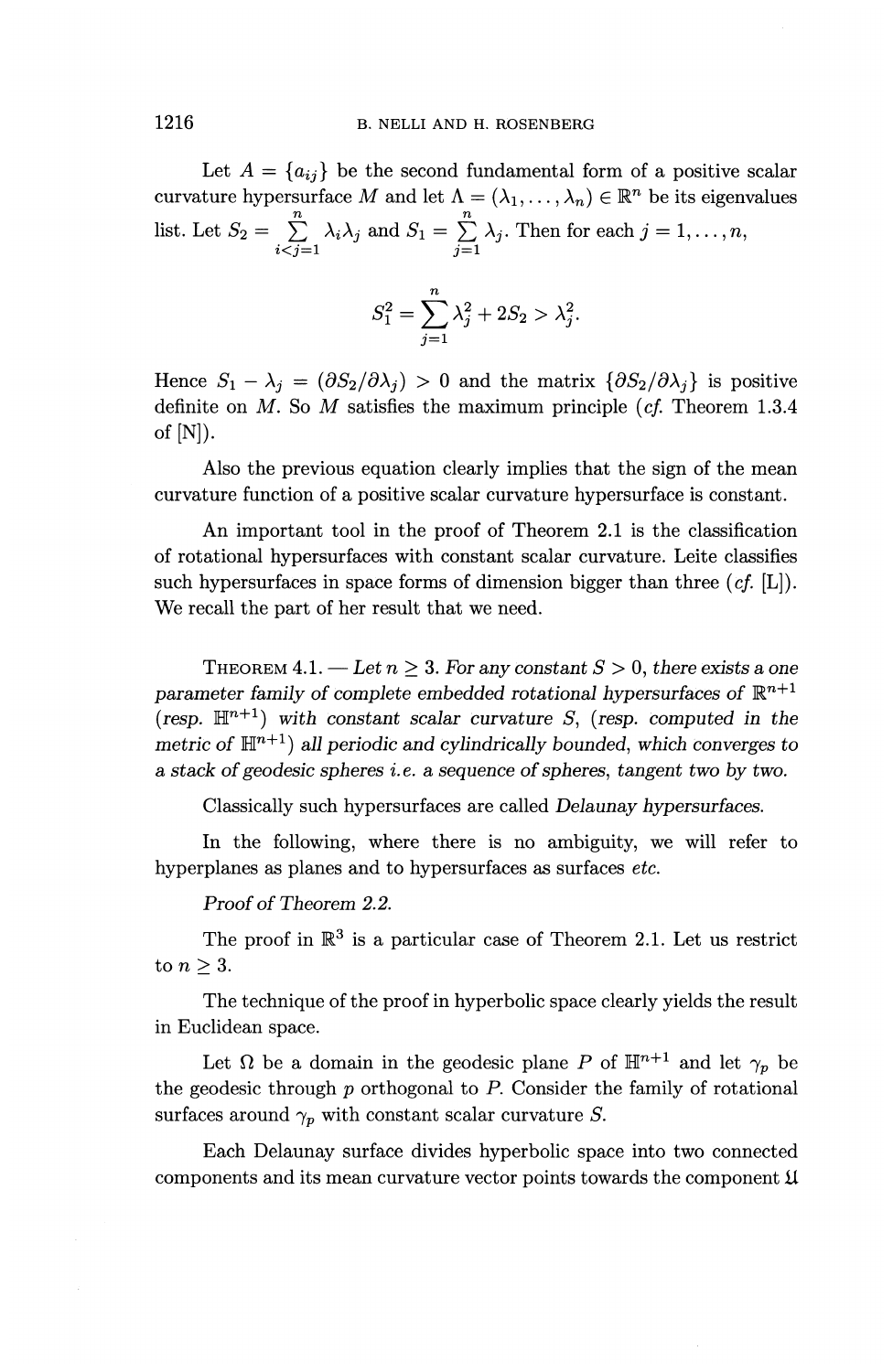containing the geodesic  $\gamma_p$ . Furthermore, we can find a geodesic disk  $D_R$ in *P* centered at *p*, of radius *R* contained in  $\Omega$  such that there exists a portion  $\text{Del}_\varepsilon$  of a Delaunay surface with the following properties:

- (A)  $\text{Del}_\varepsilon$  has scalar curvature S;
- (B) Del<sub> $\epsilon$ </sub> is a Killing graph over the annulus  $A_\epsilon = D_R \setminus D_\epsilon$ ;
- (C) Del<sub> $\epsilon$ </sub> is tangent to the Killing cylinder over  $\partial D_{\epsilon}$ .

Consider the family of hyperbolic translation  ${H_t}_{t\in\mathbb{R}}$  along  $\gamma_p$ . The function f is bounded on  $A_{\varepsilon}$ , hence we can assume that, by increasing t,  $H_t(\text{Del}_\varepsilon)$  is disjoint from the graph of f. Now decrease t in order to find a first point of contact between the two surfaces. The mean curvature vector of any  $H_t(\text{Del}_\varepsilon)$  points towards  $\mathfrak{U}$ , hence so does the mean curvature vector of the graph of  $f$  at the point where they first touch. Then, by the maximum principle, the first point of contact cannot be interior. If it is on the internal Killing cylinder (the Killing cylinder over  $\partial D_{\varepsilon}$ ) then by (C), the graph of f must be tangent to the cylinder there and this is a contradiction by the fact that  $f$  is a  $C^2$  Killing graph over the punctured disk.

So, the first contact point is on the Killing cylinder over  $\partial D_R$ . This gives a bound on  $f$ .

*Remark. —* The same technique cannot work in the space form of positive constant curvature, *i.e.* the sphere. In fact by the classification theorem *(cf.* [L]) the family of rotational surfaces with positive constant scalar curvature in the sphere is at most countable.

#### BIBLIOGRAPHY

- [ACC] H. ALENCAR, M. DO CARMO, A.G. COLARES, Stable Hypersurfaces with Constant Scalar Curvature, Math. **Z.,** 213 (1993), 117-131.
	- [L] M.L. LEITE, Rotational Hypersurfaces of Space Forms with Constant Scalar Curvature, Manuscripta Math., 67 (1990), 285-304.
	- [N] B. NELLI, Constant Curvature Hypersurfaces of Hyperbolic Space, PhD Thesis, Universite de Paris VII, 1995.
- [NSa] B. NELLI, R. SA EARP, Some Properties of Surfaces of Prescribed Mean Curvature in  $\mathbb{H}^{n+1}$ , Bull. Soc. Math., 6 (1996), 537–553.
- [NSe] B. NELLI, B. SEMMLER, Some Remarks on Compact Constant Mean Curvature Hypersurfaces in a Halfspace of  $\mathbb{H}^{n+1}$ , to appear in J. Geometry.
- [NSp] B. NELLI, J. SPRUCK, Existence and Uniqueness of Mean Curvature Hypersurface, Preprint.